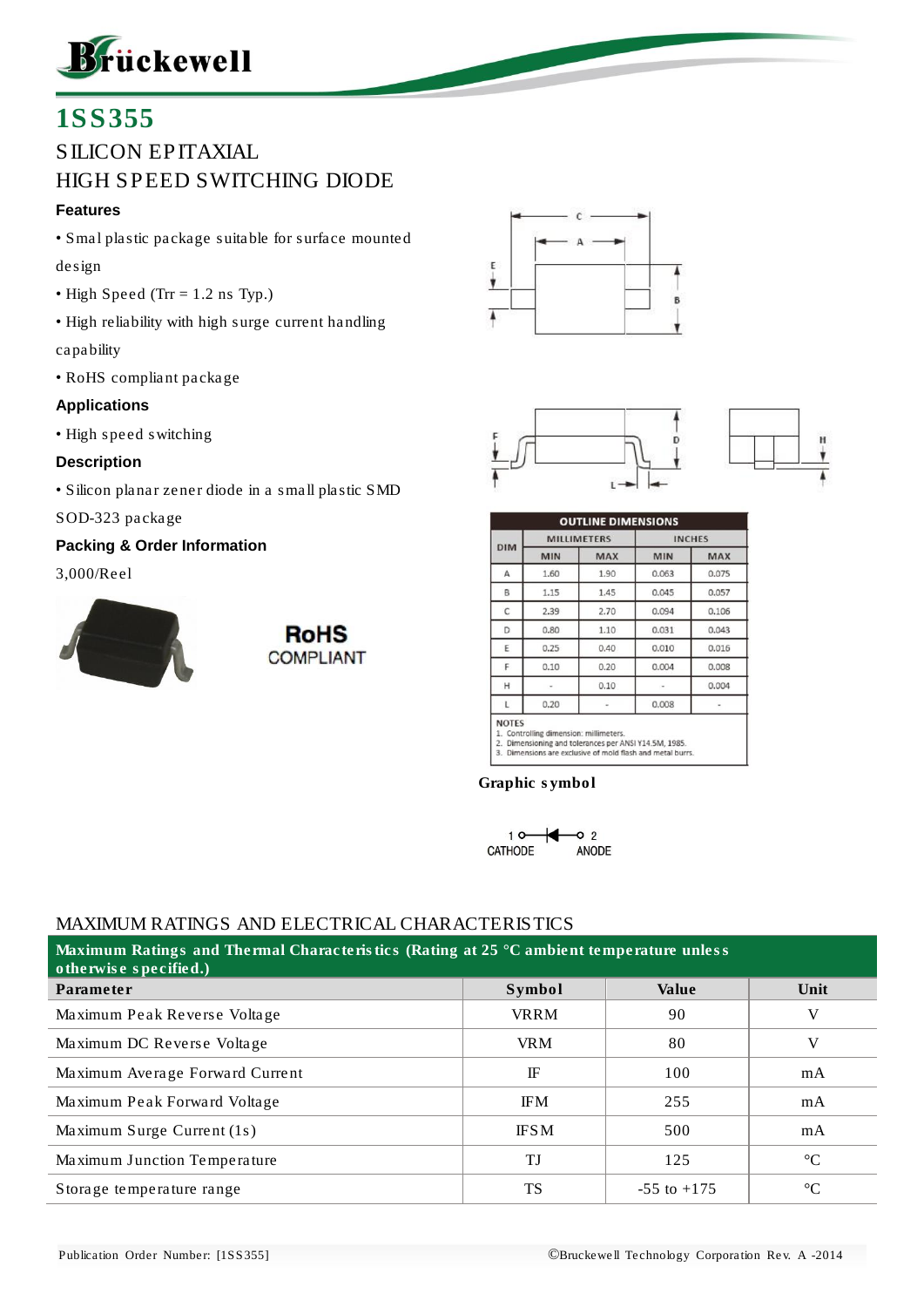

### 1SS355 SILICON EPITAXIAL HIGH SPEED SWITCHING DIODE

| Electrical characteristics ( $Tc = 25^{\circ}C$ unless otherwise noted) |                            |             |      |               |      |      |  |  |  |  |
|-------------------------------------------------------------------------|----------------------------|-------------|------|---------------|------|------|--|--|--|--|
| Parameter                                                               | Test Condition             | Symbol      | Min. | Typ.          | Max. | Unit |  |  |  |  |
| Forward Voltage                                                         | $I_F = 100$ mA             | VF          | --   | $\sim$ $\sim$ | 1.2  |      |  |  |  |  |
| Reverse Current                                                         | $V_R = 80$ V               | $_{\rm IR}$ |      | --            | 0.1  | μA   |  |  |  |  |
| Capacitance between terminals                                           | $f = 1$ MHz; $V_R = 0.5$   | <b>CT</b>   | --   | $- -$         | 3.0  | pF   |  |  |  |  |
|                                                                         | $I_F = 10$ mA, $V_R = 6$ V | Trr         | --   | --            | 4.0  | ns   |  |  |  |  |
| Reverse Recovery Time                                                   | $R_L$ = 100 $\Omega$       |             |      |               |      |      |  |  |  |  |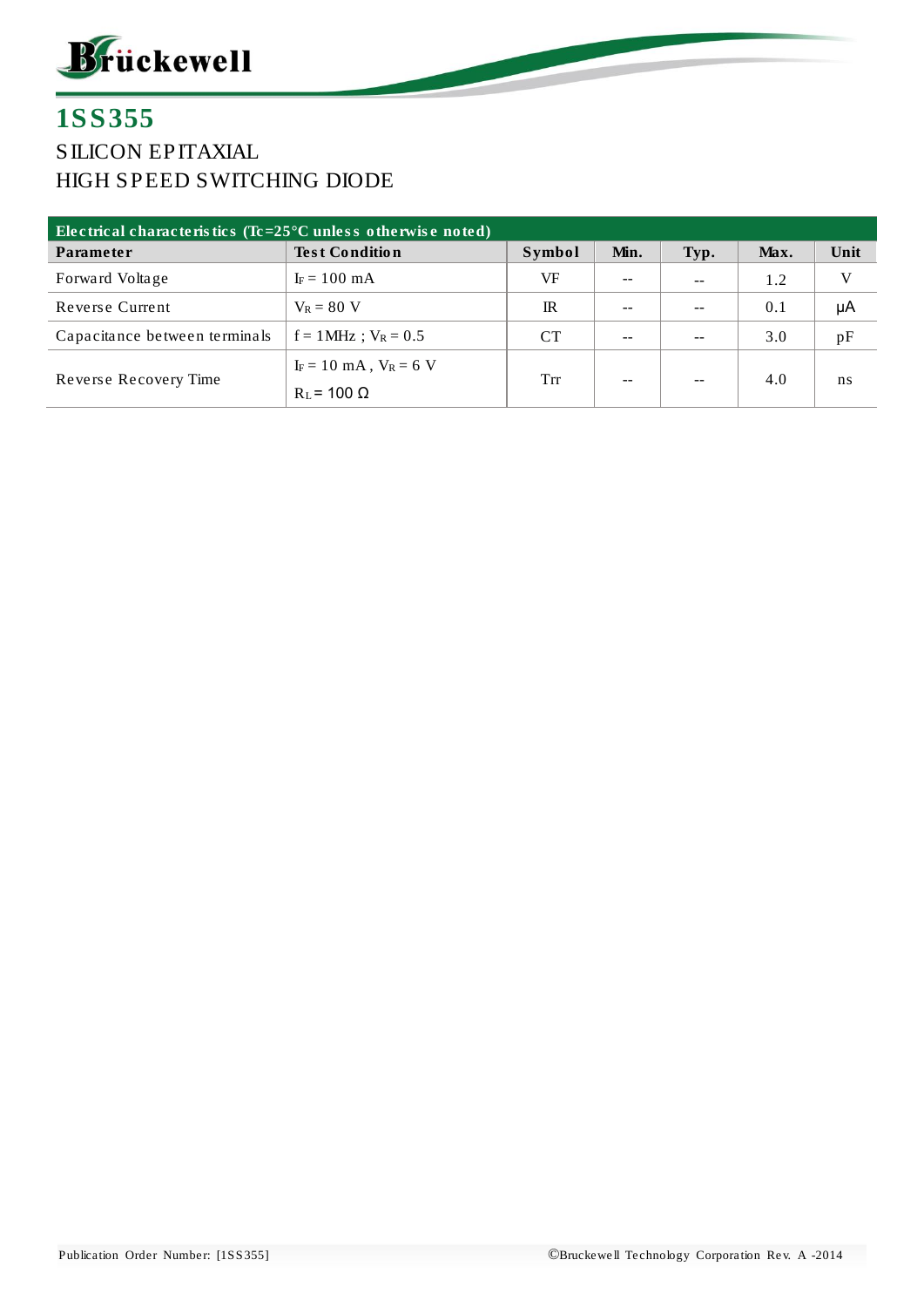

# 1SS355

SILICON EPITAXIAL HIGH SPEED SWITCHING DIODE

■RATING AND CHARACTERISTIC CURVES ( 1SS355 )

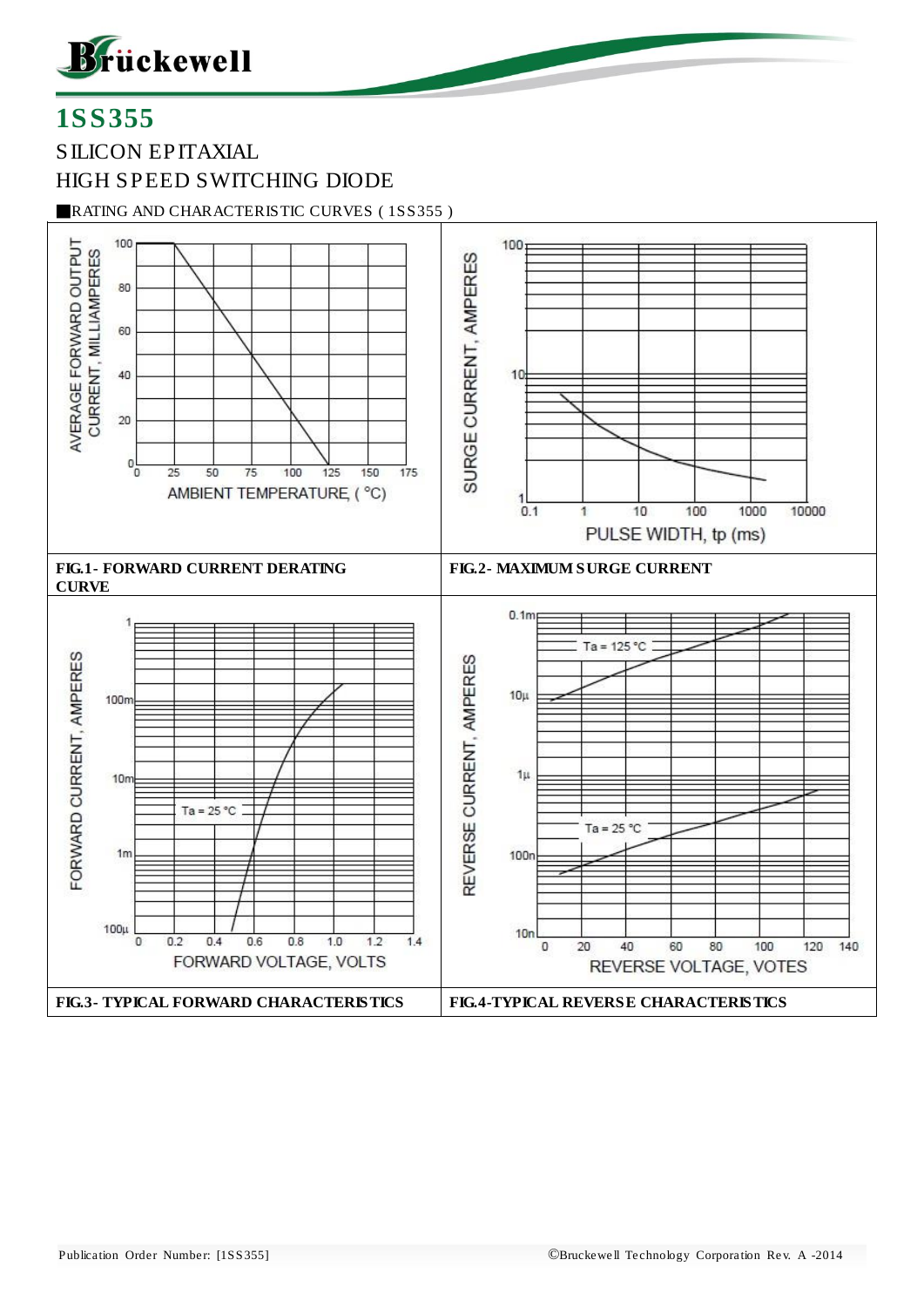

# 1SS355 SILICON EPITAXIAL HIGH SPEED SWITCHING DIODE